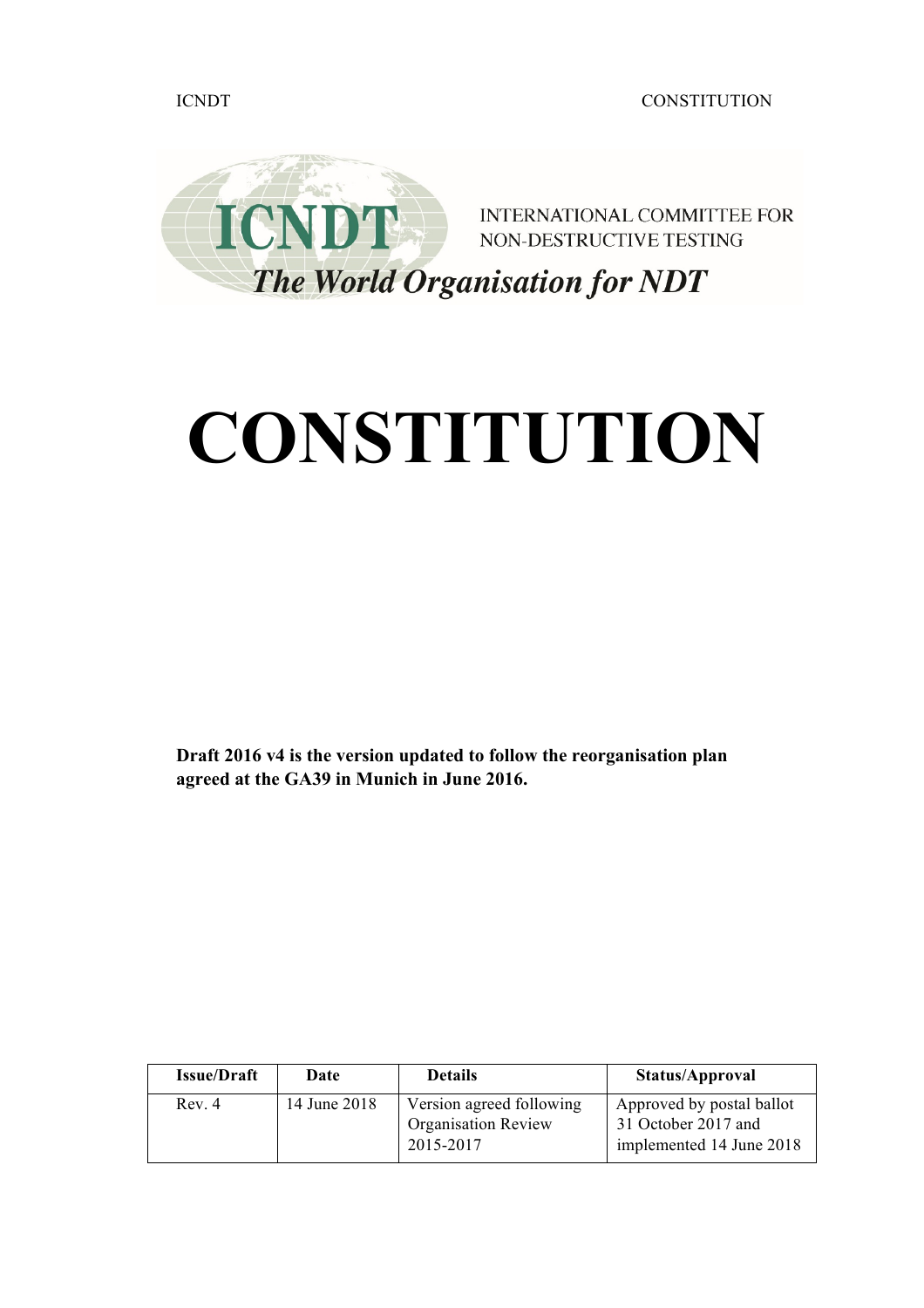# **TABLE OF CONTENTS**

# **1. PREAMBLE**

The first World Conferences on Non-Destructive Testing (NDT for short hereinafter) were held in Brussels (1955), Chicago (1957) and Tokyo (1960). The ICNDT was set up in 1960, initially just as a committee without a legal status of its own, with the aim of promoting international cooperation with the specific task of organising successive World Conferences.

Terms of Reference were first developed in 1960 and subsequently revised, for instance, in 1967 (Montreal), 1979 (Melbourne) and 1982 (Moscow).

The 2008 revision of the Constitution incorporated the changes that had become necessary since the end of the 1990s and formed the basis for converting the ICNDT into an association with a legal status of its own.

The 2016 version is the 2008 version updated to follow the reorganisation plan agreed at the GA39 in Munich in June 2016.

All gender-specific expressions used in this Constitution refer to men and women equally.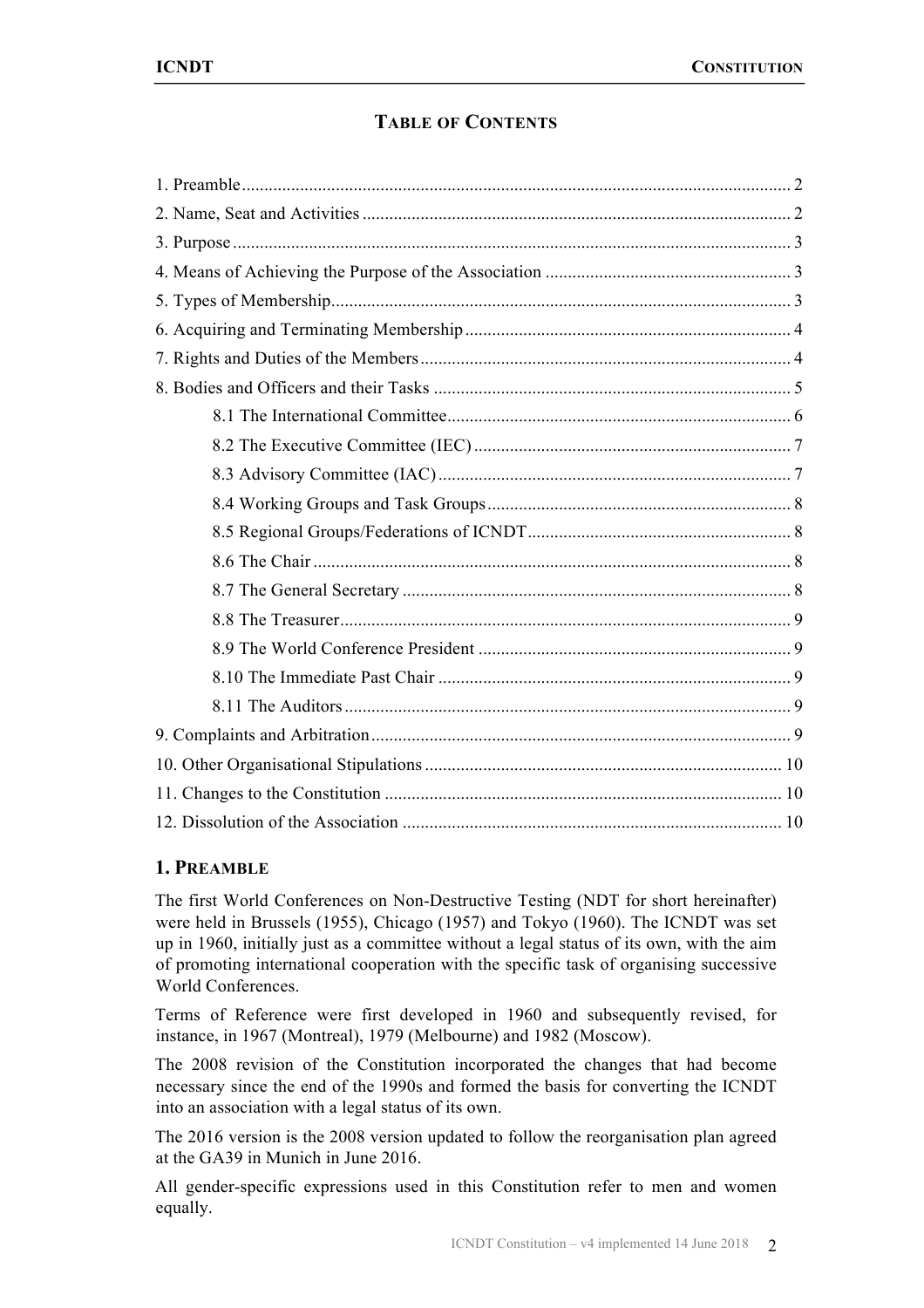#### **2. NAME, SEAT AND ACTIVITIES**

The Association is named the INTERNATIONAL COMMITTEE FOR NON-DESTRUCTIVE TESTING. Its abbreviation is ICNDT. The graphic symbol is the abbreviated name ICNDT printed on a world globe. The Association has its seat in Vienna and operates worldwide.

#### **3. PURPOSE**

3.1 ICNDT is a non-profit association devoted to the international development of the science and practice of non-destructive testing, in conjunction with individual, already existing NDT societies and recognised Regional Groupings of NDT societies. ICNDT's activities are dependent on the voluntary actions of its members. The purposes are in particular:

3.2 to promote and support Non-Destructive Testing (NDT) at an international level for the benefit of the involved public in general.

3.3 to promote international collaboration in all matters relating to NDT, including collaboration with international organisations with an interest in NDT, e.g. International Organisation for Standardisation (ISO), International Institute of Welding (IIW), International Atomic Energy Agency (IAEA), UNIDO, World Federation of NDT Centres etc.

3.4 to encourage the foundation, development, strengthening and cooperation of existing and new national NDT Societies and their Regional groups or federations.

3.5 to assign the place and organisation of the World NDT Conference to an appropriate NDT society or group of societies, at intervals of four years.

3.6 to establish and implement membership policies of ICNDT in collaboration with Regional groups or federations.

3.7 to award distinctions honouring outstanding services in the area of Non-Destructive Testing.

3.8 to encourage the formulation of international standards on Non-Destructive Testing in collaboration with the International Organisation for Standardisation, and other standards bodies.

3.9 to promote best practices in NDT and to encourage international harmonisation in this area.

# **4. MEANS OF ACHIEVING THE PURPOSE OF THE ASSOCIATION**

4.1 The non-profit objectives of the Association are achieved specifically by the maintenance of worldwide contacts and the exchange of experience in the area of NDT with NDT societies, their Regional groups and federations and other organisations, national or international, with interests in NDT, the assignation of the place and organisation of the World NDT Conference held every four years, executing projects, holding scientific lectures and issuing publications in this area.

4.2 The necessary funds shall be raised through fees, subsidies, other donations (including from the World Conference organisers) and income generated by the Association's assets.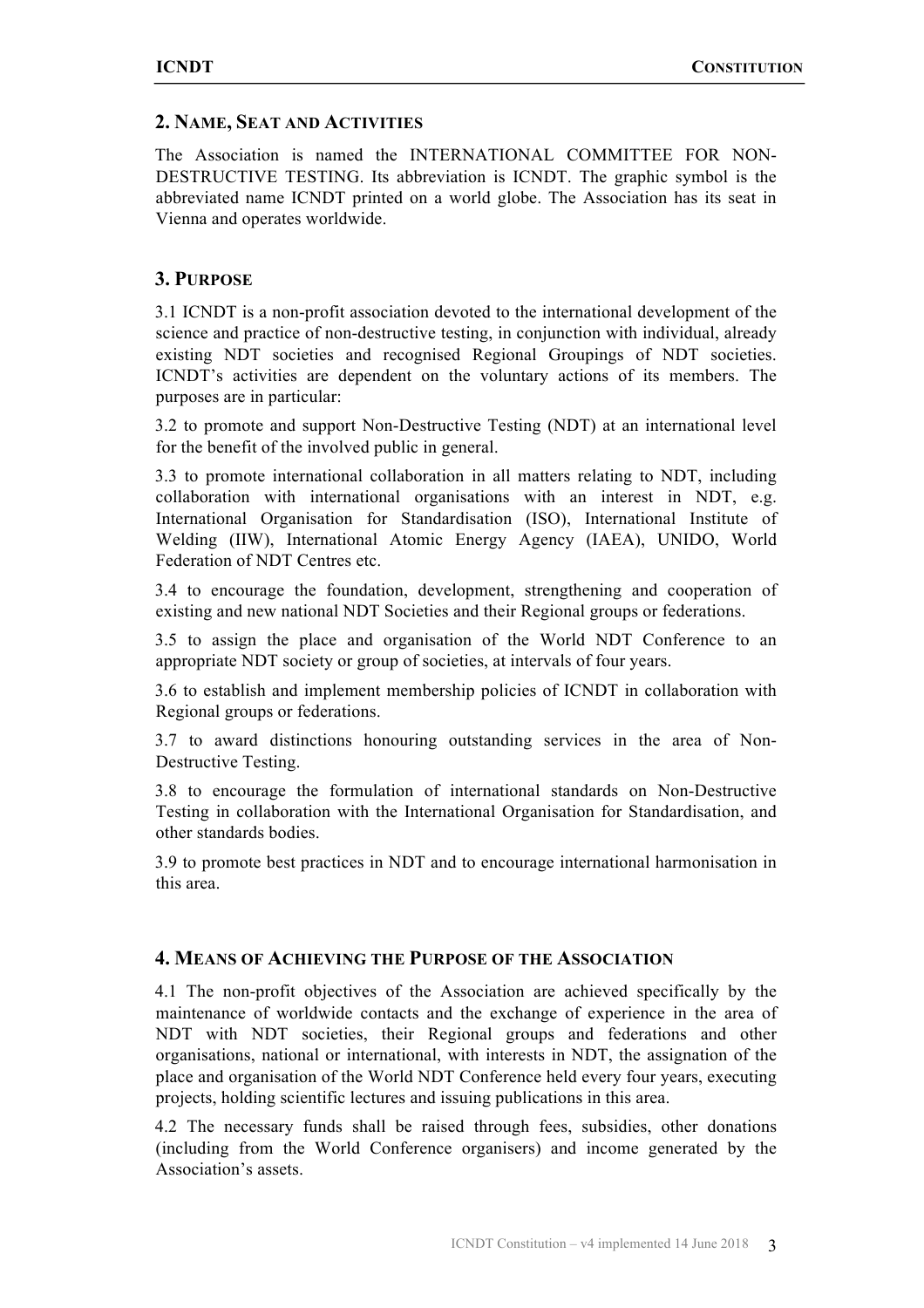# **5. TYPES OF MEMBERSHIP**

5.1 The members of ICNDT are Full Members, Associate Members, Liaison Members and Honorary Members.

5.2 Full Members of ICDNT are non-profit making, legally incorporated NDT societies.

5.3 Associate Members are non-profit NDT organisations that do not qualify as Full Members.

5.4 Liaison members are international organisations (e.g. ISO, IAEA, UNIDO) with an interest in NDT and a willingness to commit to two-way liaison with ICNDT.

Arrangement of Liaison Membership will be by correspondence between the organisation and the ICNDT Chair, covering mutual arrangements for liaison. Liaison Membership is subject to ratification by the ICNDT General Meeting.

Nominated representatives of Liaison Members may attend General Assemblies of the Association but have no vote.

5.5 Honorary Members are delegates who have been awarded the title of Honorary Member in recognition of their distinguished services within the scope of ICNDT objectives. They have the right to speak but may only participate in a vote at a General Assembly or Annual General Meeting if they have also been appointed representative of a member country.

## **6. ACQUIRING AND TERMINATING MEMBERSHIP**

6.1 Societies that wish to join the ICNDT as Full or Associate Members shall submit a written application in accordance with the application procedure defined by the Membership Working Group. Applications shall be voted on by the International Committee at its next meeting or by post/email, following review by the Membership Working Group.

6.2 Proposals for Honorary Membership shall be made by the ICNDT Chair, seconded by the Immediate Past Chair. The recommendations need to be approved of by more than half of the ICNDT members present at the second General Assembly meeting at each World Conference. Persons to be honoured shall have been active throughout several conference periods in promoting the objectives of ICNDT.

6.3 Membership shall be terminated through the loss of legal status, loss of contact, failure to pay membership fees or (in the case of an Honorary Member) death, or voluntary termination or expulsion.

6.4 Voluntary termination shall be implemented on 31 December of any given year by submitting a written resignation, at least 3 months prior to the date of withdrawal.

6.5 Expulsion may be ruled at the decision of the Executive Committee on the grounds of a violation of membership duties or of dishonourable behaviour or on other serious grounds. A Member so expelled will have a right of appeal to the next full Meeting of ICNDT.

6.6 The termination of membership for whatever reason shall not affect the duty of paying the membership fee for the full year.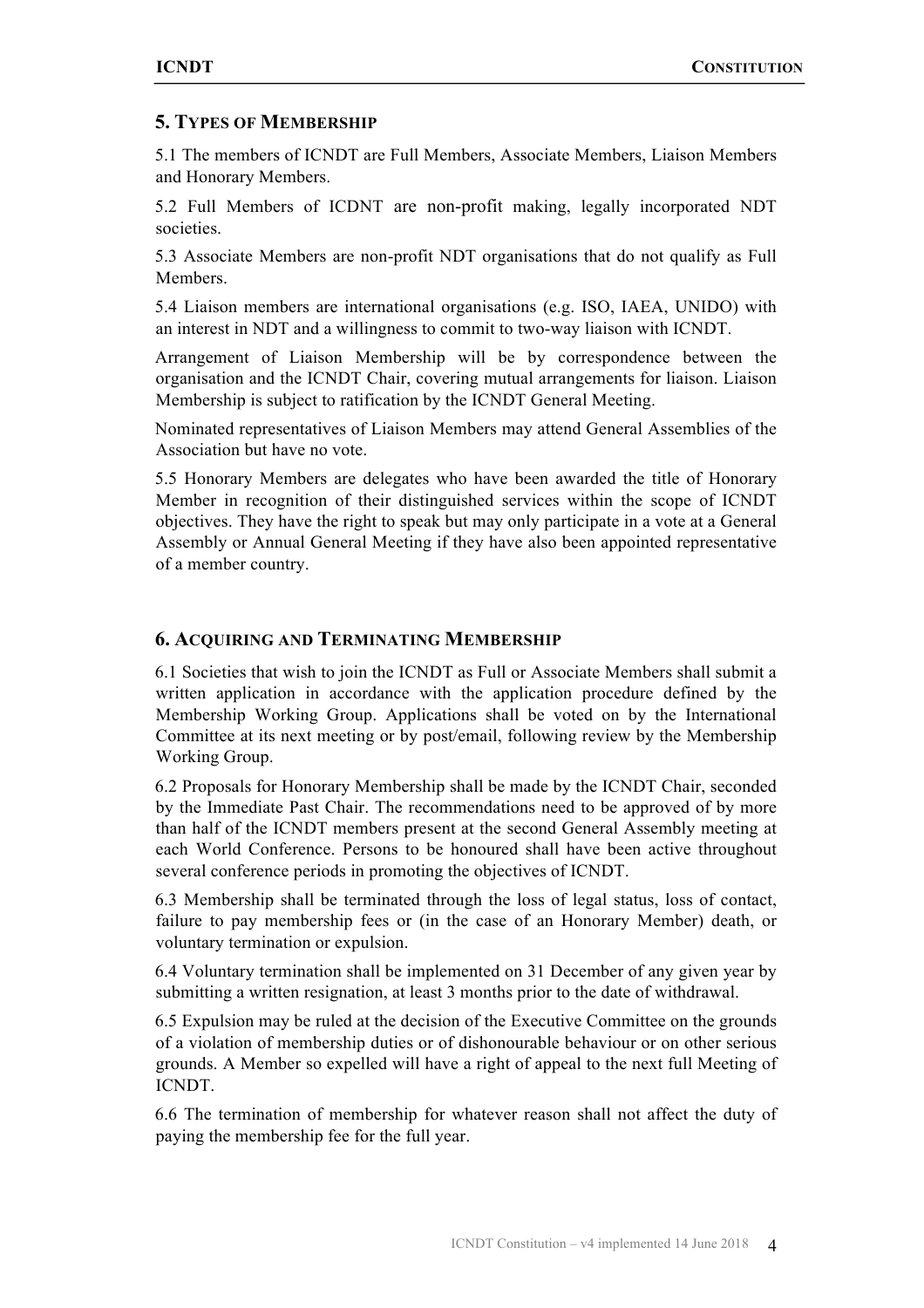# **7. RIGHTS AND DUTIES OF THE MEMBERS**

7.1 Every Full Member shall appoint two delegates (one voting), who shall have the right to participate in the International Committee. Each Full Member shall have one vote in all matters brought to a vote. This vote shall be cast by the respective delegate of the two who has been appointed voting delegate. The Members may replace their delegates between meetings; however they shall inform the Secretariat immediately in writing (or by e-mail).

7.2 Liaison, Associate and Honorary Members have the right to participate in the International Committee and the right to address questions to all bodies of the Association but no vote. Note: Honorary members may cast a vote if they have also been appointed voting delegates of a member country.

7.3 All members are obliged to heed the Constitution of the Association and to promote its objectives.

## **8. BODIES AND OFFICERS AND THEIR TASKS**

The bodies of the ICNDT are:

- (i) The International Committee (ICNDT)
- (ii) The Executive Committee (IEC)
- (iii) The Advisory Committee (IAC)
- (iv) Working Groups (WGs) and Task Groups (TGs)
- (v) The Regions (Regional groups or federations recognised by ICNDT)

The officers of the ICNDT are:

- The Chairman
- The Immediate Past Chairmen
- The General Secretary
- The Treasurer
- The World Conference President
- One representative of each recognised Region, as nominated to the Executive Committee
- The Auditors

The Chairman, the General Secretary, the Treasurer, and the Auditors shall be elected by the International Committee at the second General Assembly at the World Conference to serve until the next World Conference, i.e. for four years. Re-election is permissible.

The World Conference President shall be appointed by the organiser of the next World Conference to serve for four years. This appointment shall be notified to the International Committee.

Two Regional Representatives each shall be nominated by each of the recognised Regional Groupings (Europe, Asia-Pacific, Pan-America, Africa etc.) and be made known to the Chairman, the General Secretary and the ICNDT Secretariat immediately.

The Officers of the Association shall not receive any payments from the funds of the Association except for reimbursement of any necessary expenses approved in advance by the Executive Committee.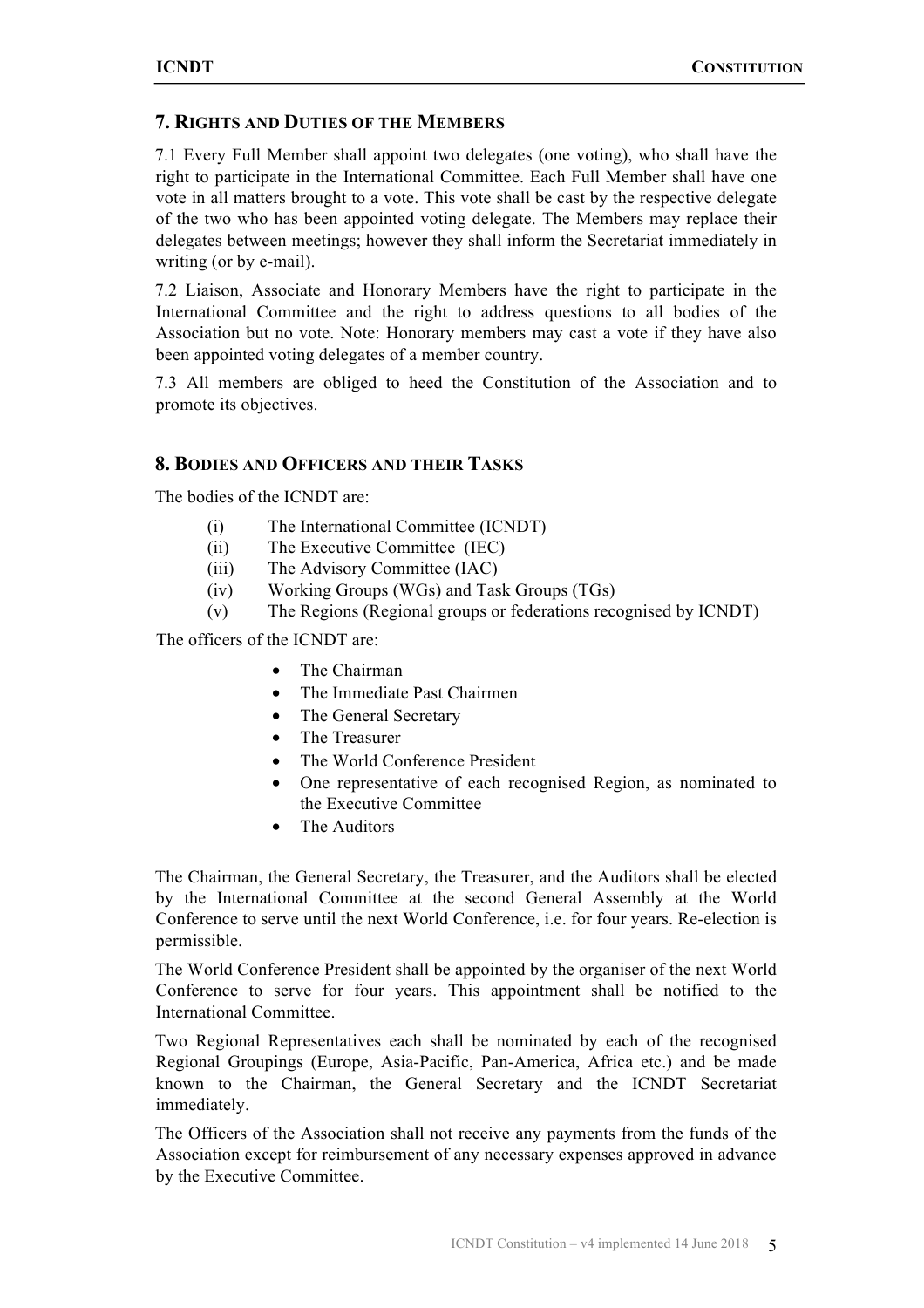#### **8.1. The International Committee**

The International Committee of ICNDT is the Delegates' Conference and thus forms the General Meeting pursuant to the Austrian Law on Associations of 2002. It is the decision-making body and has the following tasks:

- to take decisions on the acceptance and exclusion of Members and Regions
- to elect the Chair, the General Secretary, the Treasurer and the Auditors
- to agree the amount of membership fees (Full Member fees and Associate Member fees)
- to accept the report by the Auditors
- to approve of financial reports, accounts and budgets
- to confirm the Rules of Procedure (Operating Procedures) to be tabled by the Executive Committee
- to choose the location and organiser of the World Conference (WCNDT)
- to dissolve the Association, if necessary.

The membership of the International Committee shall comprise:

- two voting representatives nominated by each Region
- one voting representative of each Full Member.

Meetings of the International Committee shall be convened by the Chair, as follows:

#### General Assemblies

The International Committee shall meet twice during each NDT World Conference held every four years, at the beginning and end of the Conference, and once between World Conferences, in conjunction with an appropriate regional conference. These meetings are referred to as General Assemblies.

#### Annual General Meeting

An Annual General Meeting shall be held in January each year, accessible as a physical meeting and also by Internet.

#### Other meetings

Furthermore, the International Committee shall convene if at least one tenth of the members file a respective demand with the Executive Committee.

Members shall be notified of General Assembly and Annual General Meetings at least eight weeks in advance. The notification shall indicate the time and place of the meeting, the agenda and whether not there will be access via the Internet or telephone.

Members who are unable to attend may nominate in writing another member representative to vote on their behalf. No member may exercise more than one proxy vote.

The quorum of the International Committee shall be at least one third of the voting membership. When insufficient members are present physically the meeting must be adjourned for 15 minutes and reconvened including members present by Internet, and shall be considered quorate if a minimum of ten members (including members from at least three Regions) are present.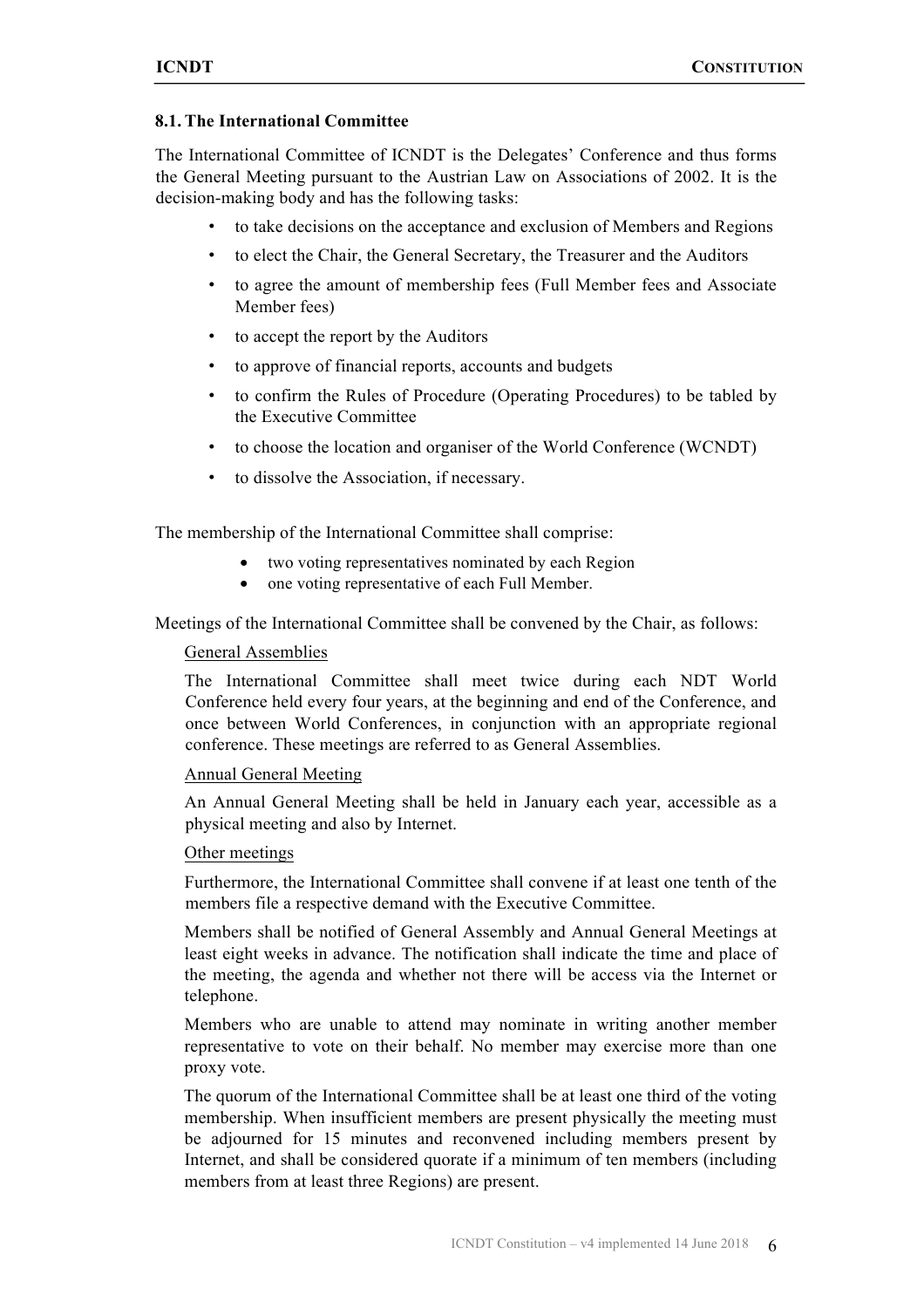Decisions at meetings shall be taken by a simple majority of the voting delegates present (including proxies) in person or via the Internet.

Decisions may also be taken, as the need arises, by means of circulation to be organised by the Executive Committee by fax, e-mail or letter, whereby a period of at least 4 (FOUR) weeks is to be granted for voting. A simple majority of the votes cast shall be required with a quorum of third of the voting members.

#### **8.2. The Executive Committee (IEC)**

The ICNDT Executive Committee (IEC) shall manage the business of the Association as a cooperative leadership body under the leadership of the Chair. The Executive Committee's task is to advise and support the Chair and Secretariat in the operations of ICNDT, to supervise the execution of policy approved by the International Committee, in accordance with this Constitution and such Operating Procedures as the membership shall approve.

The ICNDT Executive Committee will be made up of:

#### *Voting members*

Elected by the General Assembly:

#### **Chair, General Secretary, Treasurer**

Nominated by the Regions:

#### **One representative of each Region, normally the President**

Ex-officio:

**Past-Chair or a deputy (see 8.6)**

**President of the next World Conference (nominated by the WCNDT organiser).**

#### *Non-voting members:*

#### **Chairs of ICNDT Committees and Working Groups**

The Executive Committee shall convene at least three times per year at times determined by the Chair or a deputy (see 8.6).

Every voting member of the Executive Committee present physically or by Internet shall have one vote. Decisions shall be taken on a simple majority of the votes cast, whereby at least five members need to be present for a quorum. The Chairman has the decisive vote in case of an equal number of votes cast.

#### **8.3. The Advisory Committee (IAC)**

The Advisory Committee is appointed by the ICNDT to provide a strategic overview of the activities of the Association and a means for the Executive Committee to communicate with a wider cross-section of the membership between full general meetings of the ICNDT.

It will provide advice to the IEC and WGs. It will meet annually in a different region each time over the four-year cycle of World Conferences.

The membership of the IAC is:

- Members of the IEC as above
- One additional member from each Region as nominated to the General Assembly, normally the Vice-President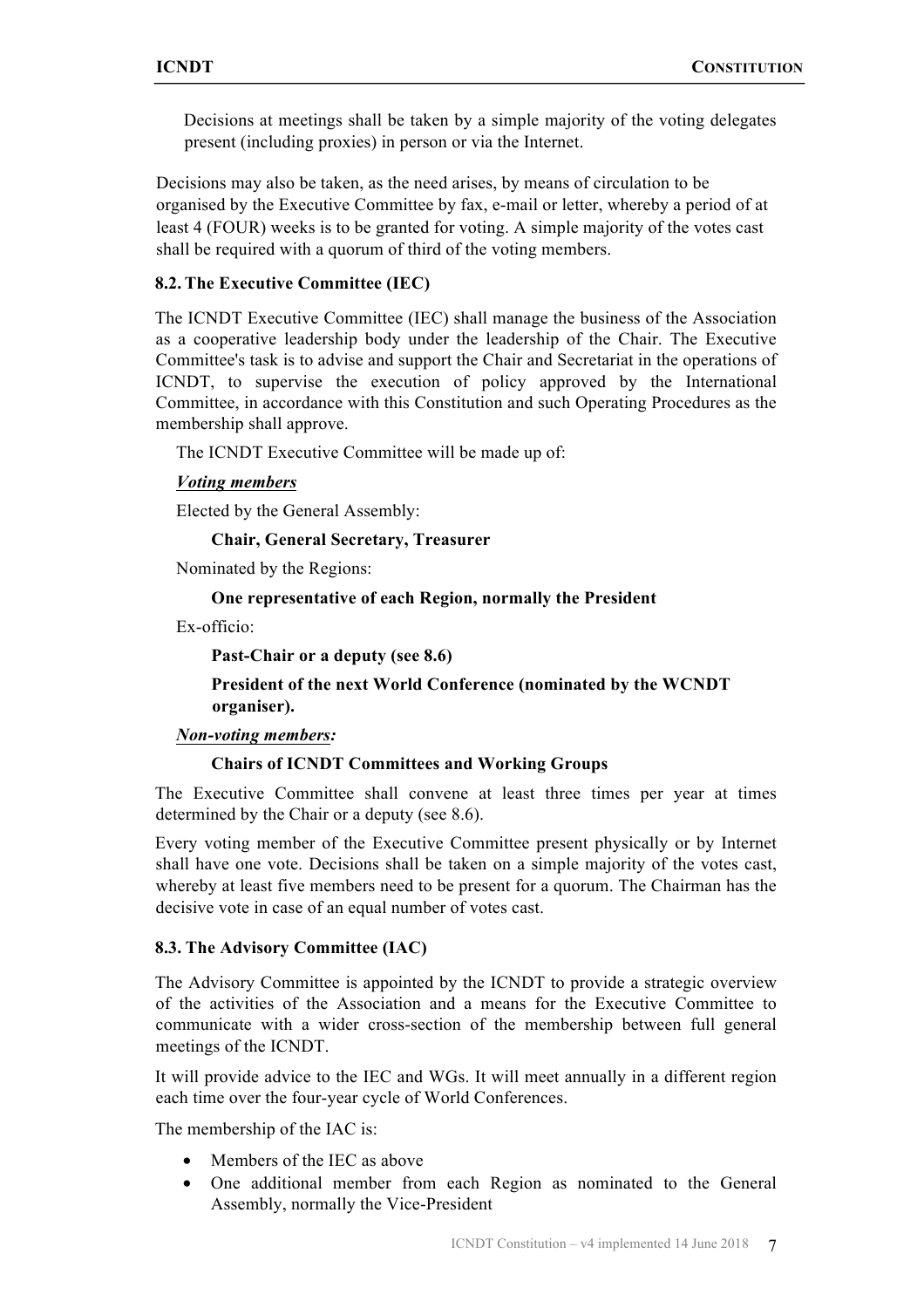- ICNDT Honorary members
- Co-opted members (to allow the IAC committee to co-opt additional members if this was judged necessary to balance the committee).

This committee shall be chaired by the Past-Chair of ICNDT (alternate the Chair).

#### **8.4. Working Groups and Task Groups**

The Executive Committee may nominate Working Groups, Task Groups and Committees (e.g. the Membership Working Group) to execute activities in accordance with Terms of Reference approved by the full membership. They shall report on their work to the International Committee.

#### **8.5 Regional Groups/Federations of ICNDT (the "Regions")**

Regional Groups or Federations of members, recognised by ICNDT in accordance with the relevant Operating Procedure, will be supported by ICNDT.

The Regional Groups or Federations will be represented on the ICNDT General Assembly alongside the member societies, with two voting representatives nominated by each Regional Group/Federation (one also being nominated to the IEC and both to the IAC).

Coordination of the activities of the Regional Groups or Federations and ICNDT is the responsibility of the IEC.

Members of ICNDT will be assigned to the appropriate Regional Groups or Federations and given the option to join alternative or additional groups if they wish.

#### **8.6 The Chair**

The Chair shall administer all actions of the ICNDT in accordance with the objectives, strategies and Operating Procedures of the Association and act as Chair for all meetings of the ICNDT and the Executive Committee. They shall represent the Association solely *vis-à-vis* third parties, except for matters relating to the treasurership.

In the absence of the Chair, one of the following shall act as Vice Chair with the responsibilities of the Chair (in order of precedence):

- 1. Immediate Past Chair
- 2. General Secretary
- 3. Treasurer

#### **8.7 The General Secretary**

The General Secretary shall be responsible through the Secretariat for recording all matters associated with the ICNDT between meetings as well as for recording and distributing minutes of International Committee meetings held during their term of office. Furthermore, the General Secretary shall also arrange for the Secretariat to maintain a Register of Member Societies and of the names and addresses of appointed representatives accessible to all members and the public via the Internet.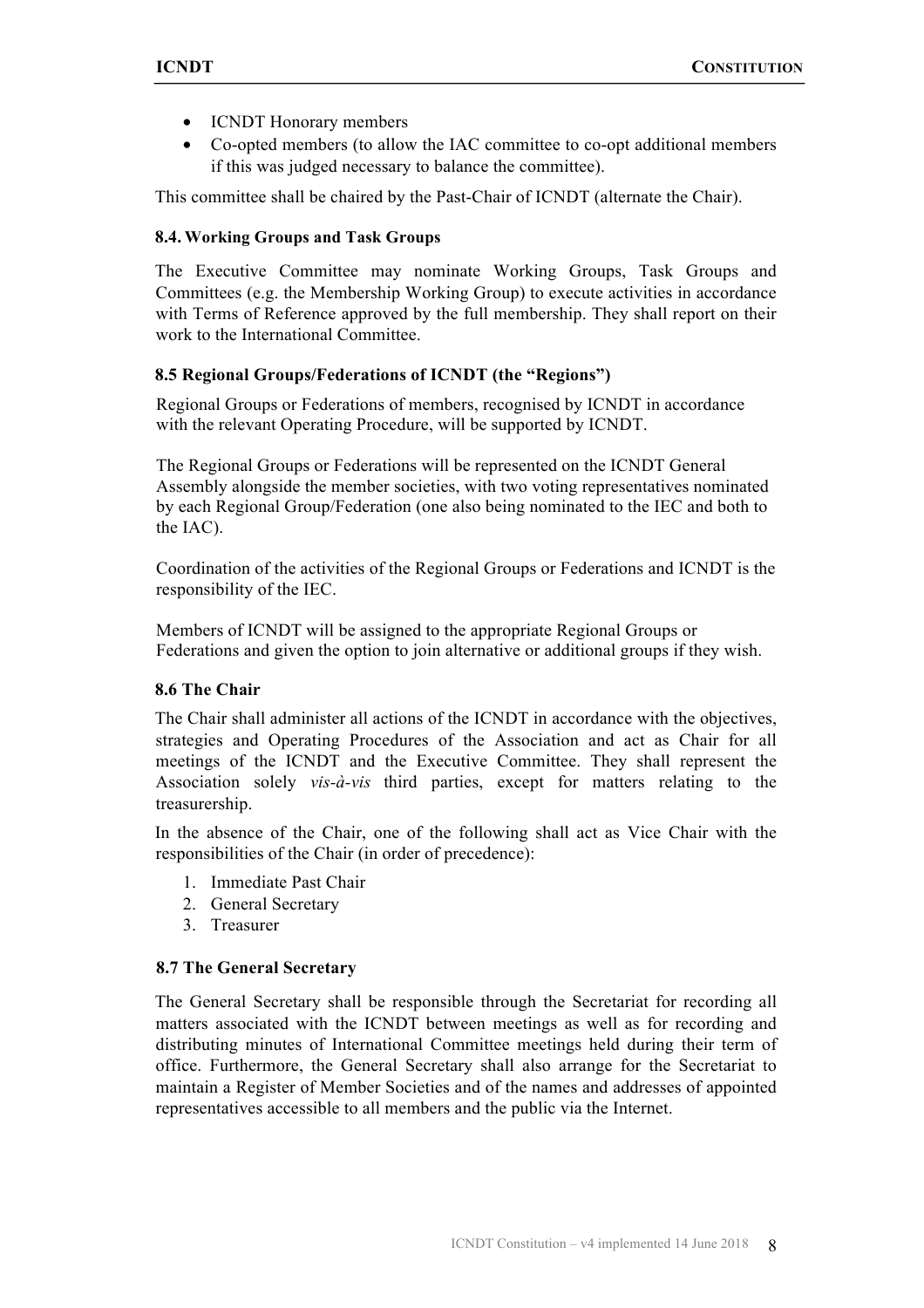#### **8.8 The Treasurer**

The Treasurer shall be responsible for keeping the current records of income and expenditure as well as the preparation of a budget and an annual financial report, in the form of income and expenditure accounts, including an overview of the assets to be submitted to the Executive Committee and Annual General Meeting for approval. They shall arrange for the audit of the annual accounts by the elected Auditors. They shall prepare a financial report for each meeting of the ICNDT.

## **8.9 The World Conference President**

The World Conference President shall organise and conduct the forthcoming World Conference as directed by the Member Society responsible for the Conference, during their term of office and with the aid of a World Conference Organising Committee, and shall liaise with the ICNDT via the Committees in which they are an ex-officio member.

The World Conference President shall be appointed by the ICNDT Member Society elected by the ICNDT membership to host the next World Conference.

## **8.10 The Immediate Past Chair**

The duties of the Immediate Past Chair shall be to advise the Chair and perform other such duties as delegated by the Chair, including chairing the Advisory Committee.

#### **8.11 The Auditors**

Two Auditors, suitably knowledgeable and not members of the Executive Committee, shall be elected by the International Committee at the General Assembly for a fixed period of four years. The Auditors will audit the annual accounts and Financial Report prior to their presentation to the Annual General meeting.

#### **9. COMPLAINTS AND ARBITRATION**

#### **9.1 Complaints**

Any complaints against ICNDT's Bodies or Officers arising shall be handled in accordance with the relevant Operating Procedure.

#### **9.2 Arbitration Tribunal**

When necessary an Arbitration Tribunal shall be established by the Secretariat. It shall consist of a Chair and two Assessors, none of whom shall be a party to the dispute.

Each of the two parties to the dispute shall appoint an arbitrator (Assessor) from the ranks of the delegates or officers within 14 days after a written request by registered post from the opposing party or the Executive Committee.

The two arbitrators (Assessors) shall agree on a Chair of the Arbitration Tribunal from the ranks of the officers within a period of four weeks. In case such an agreement is not reached, the Chair shall be appointed by the Executive Committee.

The Executive Committee will consult a neutral Austrian lawyer with experience in arbitration to guide the tribunal, which shall follow the law of Austria.

The Arbitration Tribunal shall only constitute a quorum when all three members are present and shall decide on a simple majority. The Arbitration Tribunal shall make a final decision after hearing the parties to the dispute. The costs of arbitration shall be borne by the parties to the dispute as ruled by the Arbitration Tribunal.